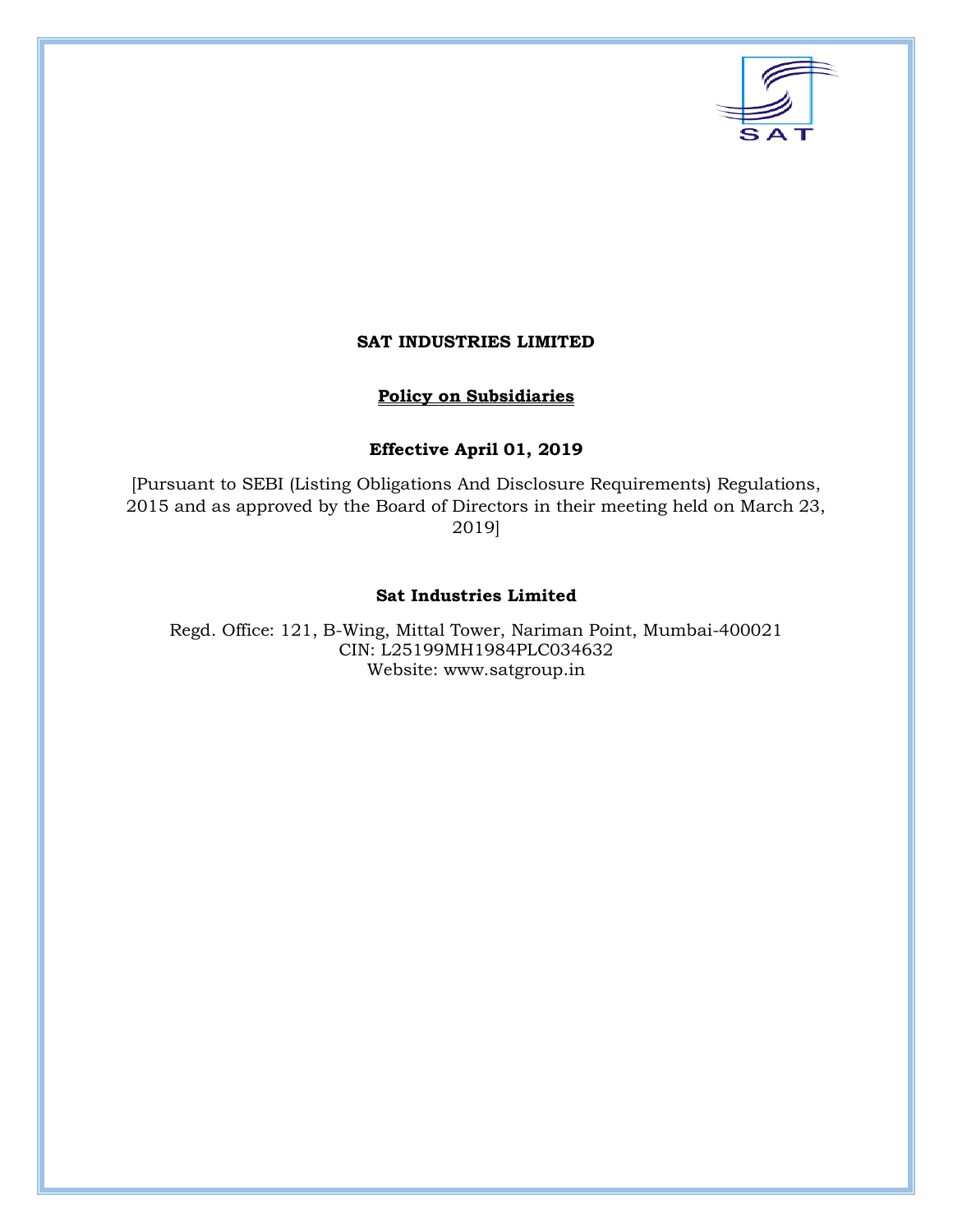

## **POLICY ON SUBSIDIARIES**

## **1. Preamble**

The Board of Directors (the "Board") of Sat Industries Limited (the "Company" or "SAT"), has adopted the following policy and procedures with regard to Subsidiaries of the Company as defined below. The Board will review and may amend this policy from time to time.

This policy will be applicable to the Company**.** This policy is to regulate the investments of Company in Subsidiaries and oversee the functioning of subsidiaries based on the applicable laws and regulations applicable on the Company.

## 2. **Purpose**

This policy is framed as per requirement of the SEBI (Listing Obligations and Disclosure Requirements) Regulations, 2015 ("Listing Regulations") as amended from time to time and intended to ensure that Board of Directors has overall supervision of functioning of Subsidiaries of the Company and regulate the investments of the Company in Subsidiaries.

## 3. **Definitions**

**"Audit Committee or Committee"** means Committee of Board of Directors of the Company constituted under provisions of Listing Regulations and Companies Act, 2013.

**"Board"** means Board of Directors of the Company.

**"Material Subsidiary"** means a Subsidiary whose net worth exceeds ten per cent of consolidated net worth of the Company as per the audited balance sheet of the previous financial year or if the Subsidiary has generated income exceeding ten per cent of the consolidated income of the company during the previous financial year.

**"Material Non-Listed Subsidiary"** means a Subsidiary whose equity shares are not listed on any recognized stock exchange and whose net worth exceeds ten per cent of consolidated net worth of the Company as per the audited balance sheet of the previous financial year or if the Subsidiary has generated income exceeding ten per cent of the consolidated income of the company during the previous financial year

**"Non-Listed Subsidiary"** means Subsidiary whose equity shares are not listed on any recognized stock exchange.

**"Policy"** means Policy on Subsidiaries.

**"Significant Transaction or Arrangement"** means any individual transaction or arrangement that exceeds or is likely to exceed 10% of the total revenues or total